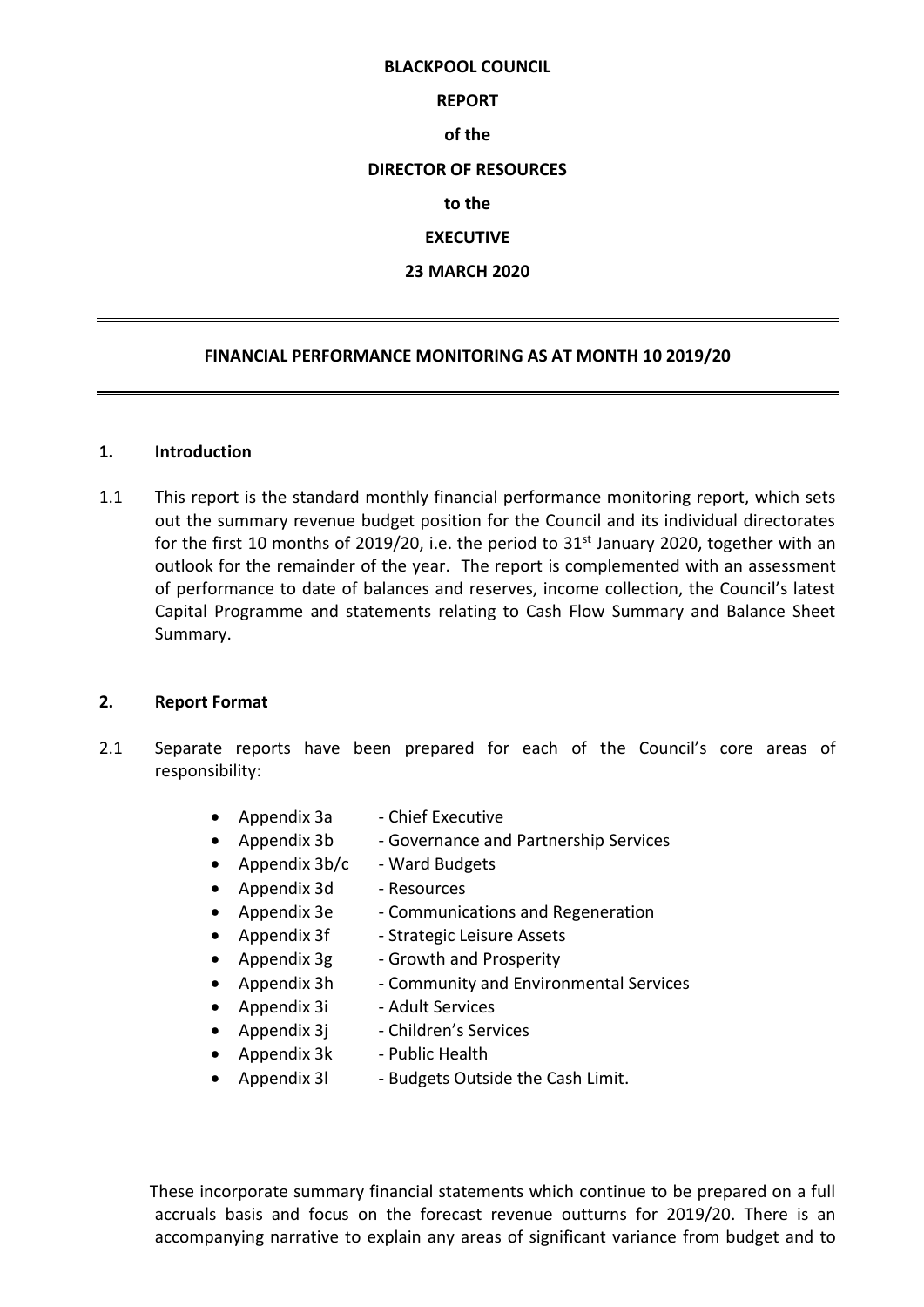highlight any areas of potential pressure along with action plans agreed with service managers to address them.

2.2 The combined effect of the directorates' financial performances is aggregated in a summary financial statement at Appendix 1 which mirrors the Council's Revenue Budget Book with Growth and Prosperity now shown separately from Communications and Regeneration. This summary allows proactive month-on-month monitoring of the Council's forecast working balances to be undertaken to ensure appropriate and prudent levels are maintained. Appendix 2 highlights on a 12-month rolling basis those services which trip the designated overspending reporting threshold.

# **3. Directorates' Budget Performance**

- 3.1 As a supportive measure to give services every chance to deliver a break-even budget, the Executive agreed at its meeting on  $10<sup>th</sup>$  June 2019 to write-off all 2018/19 service variances but carry forward the 2018/19 underspend of £80k on Ward Budgets.
- 3.2 The impacts of directorates' revenue budget performance and progress in achieving planned savings fall upon the Council's working balances. The main areas accounting for the month 10 forecast overspend of **£7,010k** for 2019/20 are summarised below:-

| <b>Directorate</b> | <b>Service</b>                                                                                                        | <b>Forecast</b> |
|--------------------|-----------------------------------------------------------------------------------------------------------------------|-----------------|
|                    |                                                                                                                       | Variance        |
|                    |                                                                                                                       | £000            |
| Children's         | An overspend of £11,904k is forecast. Children's Social                                                               | 11,904          |
| <b>Services</b>    | Care is forecast to overspend by £11,605k, due to                                                                     |                 |
|                    | ongoing pressures relating to Looked After Children                                                                   |                 |
|                    | (LAC). When budgets were set, £3,570k was earmarked                                                                   |                 |
|                    | to cover the forecast overspend. Since that time, there                                                               |                 |
|                    | has been an increase in LAC numbers and an adverse                                                                    |                 |
|                    | change in the mix of LAC placements, resulting in an                                                                  |                 |
|                    | additional pressure of £6,999k. In addition to this, an                                                               |                 |
|                    | amount of £4,606k is included in the forecast relating to                                                             |                 |
|                    | the Directorate's Ofsted Improvement Plan, which is                                                                   |                 |
|                    | being implemented following the recommendations                                                                       |                 |
|                    | outlined in the Ofsted report published in December                                                                   |                 |
|                    | 2018. This figure includes the cost of a number of                                                                    |                 |
|                    | ongoing interventions which were put in place                                                                         |                 |
|                    | immediately following the review, but also reflects the                                                               |                 |
|                    | outcome of a detailed evaluation of the service model,                                                                |                 |
|                    | which has taken place in the early part of the current                                                                |                 |
|                    | financial year and which has resulted in the introduction<br>of a new staffing structure for the longer term. The new |                 |
|                    | represents a fundamental<br>shift<br>structure<br>the<br>in                                                           |                 |
|                    | management of Children's Social Care in Blackpool - a                                                                 |                 |
|                    | shift from managing the problems to addressing the                                                                    |                 |
|                    | source of them. It proposes additional capacity to enable                                                             |                 |
|                    | social workers to spend more time with children and                                                                   |                 |
|                    | families to build better relationships, have more effective                                                           |                 |
|                    | interventions, building on the strengths within each                                                                  |                 |
|                    | family and thereby preventing escalation. Independent                                                                 |                 |
|                    | analysis suggests that the approach should result in a                                                                |                 |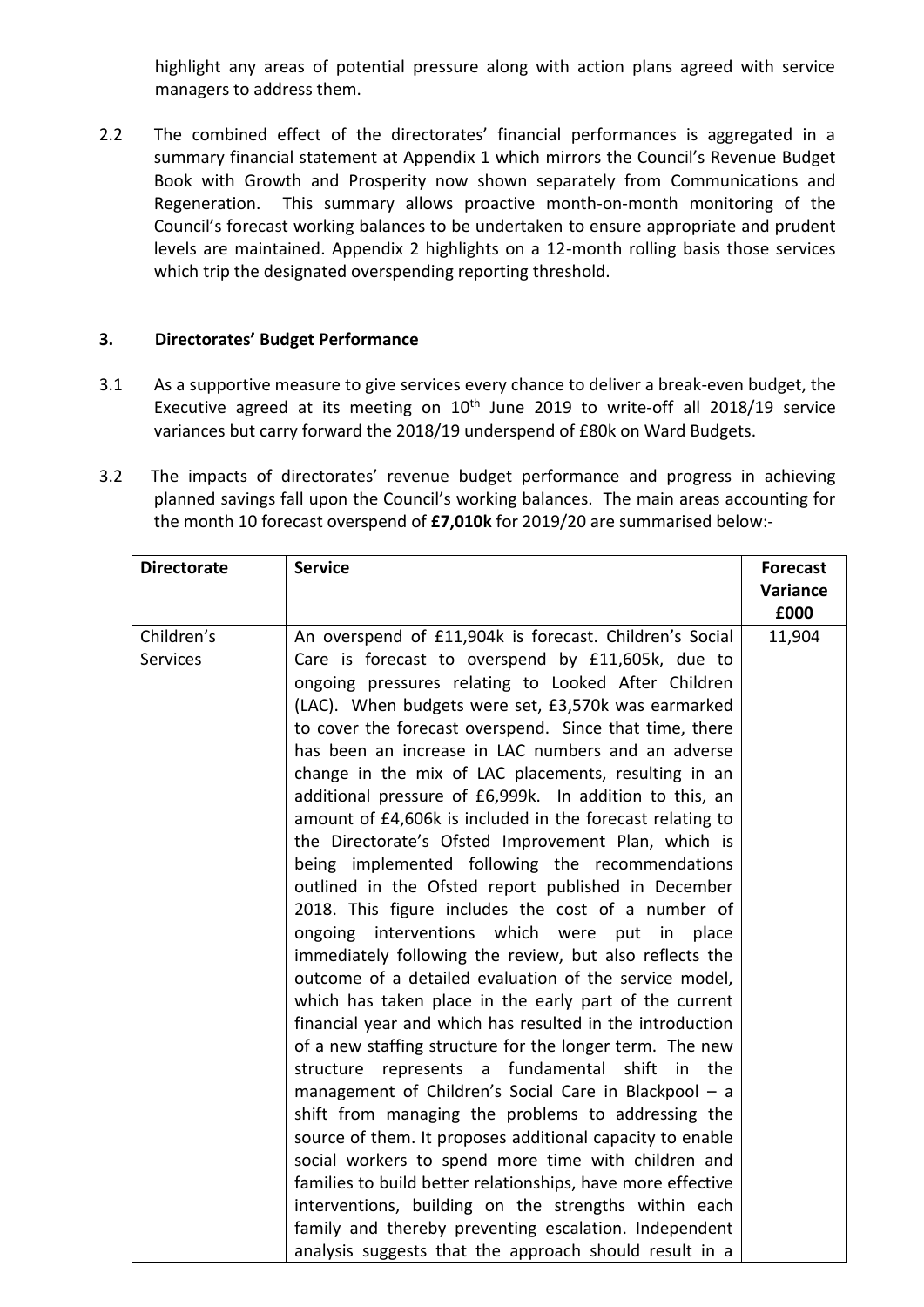|                                                  | long-term reduction in the number of cases open to<br>Children's Social Care at any one time and through the<br>year. It will also reduce the number of children on child<br>protection plans or in the care of the Local Authority. By<br>January 2020 LAC numbers stand at 627. There are<br>overspends in Education of £749k, primarily relating to<br>the Special Educational Needs (SEN) Transport Service<br>which is partly due to demand pressures and partly due<br>to the savings target of £320k that was applied in<br>2017/18 but not achieved. There are underspends<br>totalling £450k in Early Help for Children and Families and<br><b>Business Support and Resources.</b>                                                                                                                                                                                                                                                                                    |     |
|--------------------------------------------------|--------------------------------------------------------------------------------------------------------------------------------------------------------------------------------------------------------------------------------------------------------------------------------------------------------------------------------------------------------------------------------------------------------------------------------------------------------------------------------------------------------------------------------------------------------------------------------------------------------------------------------------------------------------------------------------------------------------------------------------------------------------------------------------------------------------------------------------------------------------------------------------------------------------------------------------------------------------------------------|-----|
| Governance and<br>Partnership<br><b>Services</b> | An overspend of £281k is forecast. Corporate Legal<br>Services is expecting a £289k overspend on Children's<br>Counsel fees due to an increasing caseload and the need<br>to use external legal firms. Life Events and Customer<br>Care is forecasting a pressure of £264k due to pressure<br>on income relating to cremations and the Registrars<br>Service, increased costs relating to repairs, security and<br>risk assessments and increased Coroner's costs. These<br>are offset by a forecast underspend on Ward budgets of<br>£250k and savings in Democratic Governance of £22k due<br>to vacant posts, increased income and an additional Audit<br>fee relating to the 2018/19 Financial Accounts.                                                                                                                                                                                                                                                                   | 281 |
| <b>Budgets Outside</b><br>the Cash Limit         | An overspend of £261k is forecast. Concessionary Fares<br>is forecast to overspend by £812k due to an under<br>provision in 2018/19 (based on external forecasts)<br>combined with subsequent price increases.<br>Parking<br>Services is £694k down mainly due to 'on-street parking'<br>schemes not being feasible, loss of parking spaces,<br>prudential borrowing costs, increased business rates and<br>reduced<br>income from staff<br>parking.<br>Treasury<br>Management is forecasting an underspend of £1,211k,<br>primarily due to the Council currently using temporary<br>and long-term borrowing to finance Prudentially-funded<br>capital expenditure. The Business Loans Fund now has a<br>savings target of £2,700k and there is some slippage in<br>the loans being made to date. The cost to the Council of<br>supporting the Subsidiary Companies is an underspend of<br>£31k due to an expected reduction in charges mainly<br>relating to debt management. | 261 |
| Communications<br>and Regeneration               | An overspend of £87k is forecast. Visitor Economy is<br>expecting a £327k overspend mainly due to increased<br>event costs that currently are not expected to be covered<br>Economic Development is<br>by increased income.<br>expecting an underspend of £140k which mainly relates<br>to a one-off release of reserves in Adult Learning.<br>Planning is expecting an underspend of £100k due to                                                                                                                                                                                                                                                                                                                                                                                                                                                                                                                                                                             | 87  |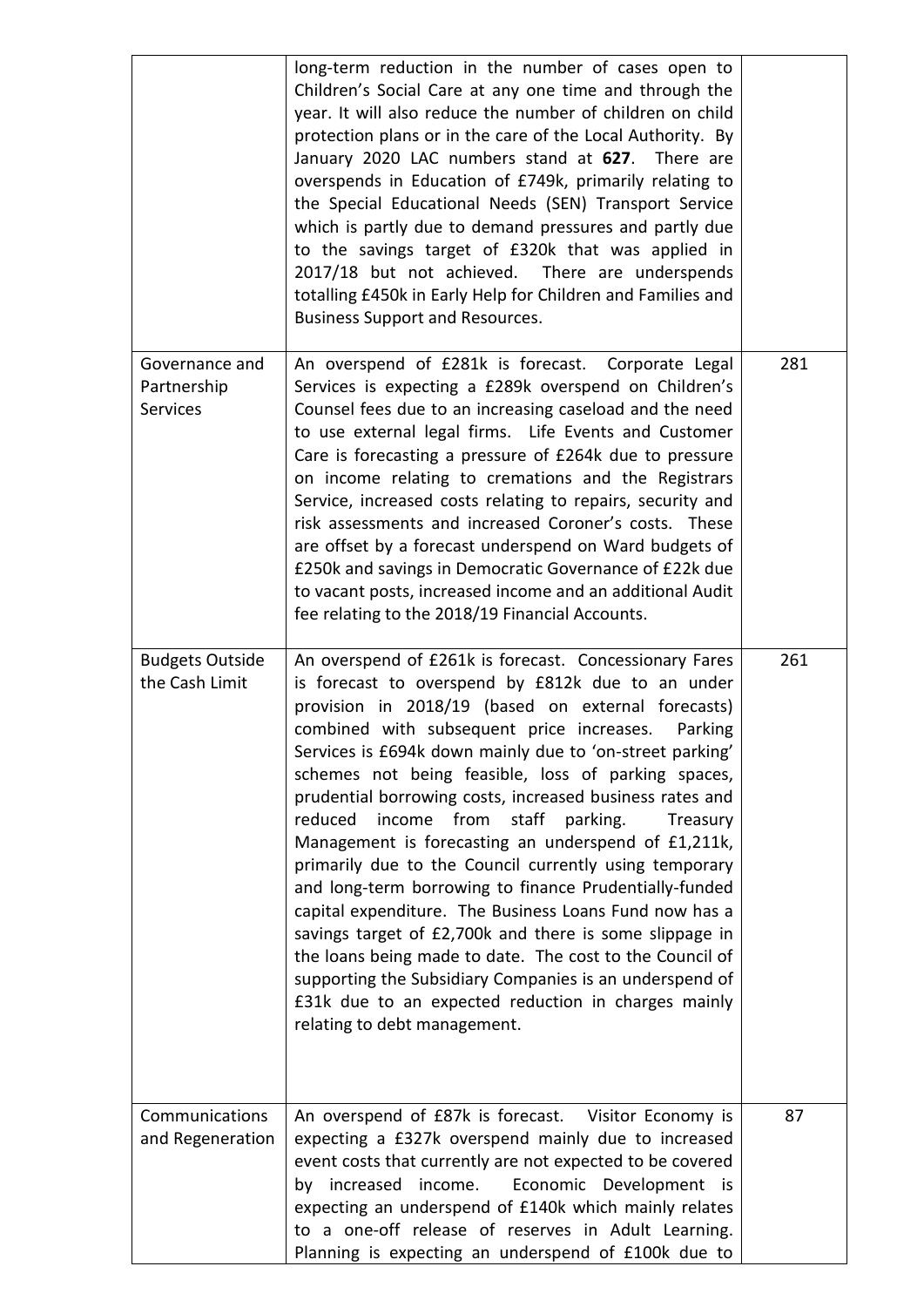|            | increased income.                                             |         |
|------------|---------------------------------------------------------------|---------|
| Growth &   | An overspend of £4,397k is forecast. There are a number       | Net nil |
| Prosperity | of projects planned to be delivered in this area and based    |         |
|            | on most recent forecasts, the service is expecting to have    |         |
|            | a pressure of £4,397k. The 'Cash Limited Budgeting'           |         |
|            | policy allows for overspends to be carried forward if         |         |
|            | there is a plan in place to deliver. The accounting           |         |
|            | mechanism is that the overspend is to be funded from          |         |
|            | Earmarked Reserves in 2019/20 and recovered in                |         |
|            | 2020/21. An income target transferred to Growth &             |         |
|            | Prosperity during the year from the Business Loans Fund       |         |
|            | of £1.9m, part of which was to contribute to post-Ofsted      |         |
|            | costs of £1,188k falling on Children's Services, was to be    |         |
|            | derived from increased income from investment                 |         |
|            | properties. Due to the complex nature of these projects       |         |
|            | delays have arisen which will now result in an in-year        |         |
|            | overspend. Whilst this is disappointing it is not a result of |         |
|            | a failure of projects or even an unexpected shortfall in      |         |
|            | income but rather a question of timing. All projects that     |         |
|            | were to contribute to the target are still proceeding well    |         |
|            | and should deliver beyond the target if taken over the 2      |         |
|            | year period from 2019/20 to 2020/21. The target over          |         |
|            | these 2 years is £12.1m. The income is made up of a           |         |
|            | number of key projects as follows:-                           |         |
|            | Blackpool Central - the land deal has now been                |         |
|            | agreed and because this took a few months longer than         |         |
|            | originally anticipated the initial receipt of £4.5m is not    |         |
|            | now likely to be received until after 2019/20.                |         |
|            | Housing Sites - including Ryscar Way and                      |         |
|            | Blackpool Road have been delayed. The planning                |         |
|            | process is taking longer than planned. Ryscar Way terms       |         |
|            | are agreed and will now deliver a significant receipt         |         |
|            | which will be reported separately to the Executive.           |         |
|            | Marketing for Blackpool Road has commenced although           |         |
|            | as planning consent has not yet been achieved we have         |         |
|            | not invited final bids, but have an indication of values      |         |
|            | from discussions with developers. Once planning is            |         |
|            | achieved we are expecting capital receipts including          |         |
|            | Ryscar Way of c. £10m.                                        |         |
|            | Several projects yield revenue funding for the                |         |
|            | Council including for example the ATOS building in            |         |
|            | Lytham, town centre shops and the Houndshill Shopping         |         |
|            | Centre. In all, these projects bring some £2.5m of            |         |
|            | revenue annually.                                             |         |
|            |                                                               |         |
|            | The total income that is scheduled to arise from all these    |         |
|            | over the 2 years in question is in the order of $£17m -$      |         |
|            | well above the target and as such Growth and Prosperity       |         |
|            | is confident that the target will be met. A number of         |         |
|            | avenues are being explored to enable the use of capital       |         |
|            | receipts to fund revenue and we are confident that these      |         |
|            | will be achieved. In addition, there are a number of other    |         |
|            | smaller projects in the pipeline that will yield further      |         |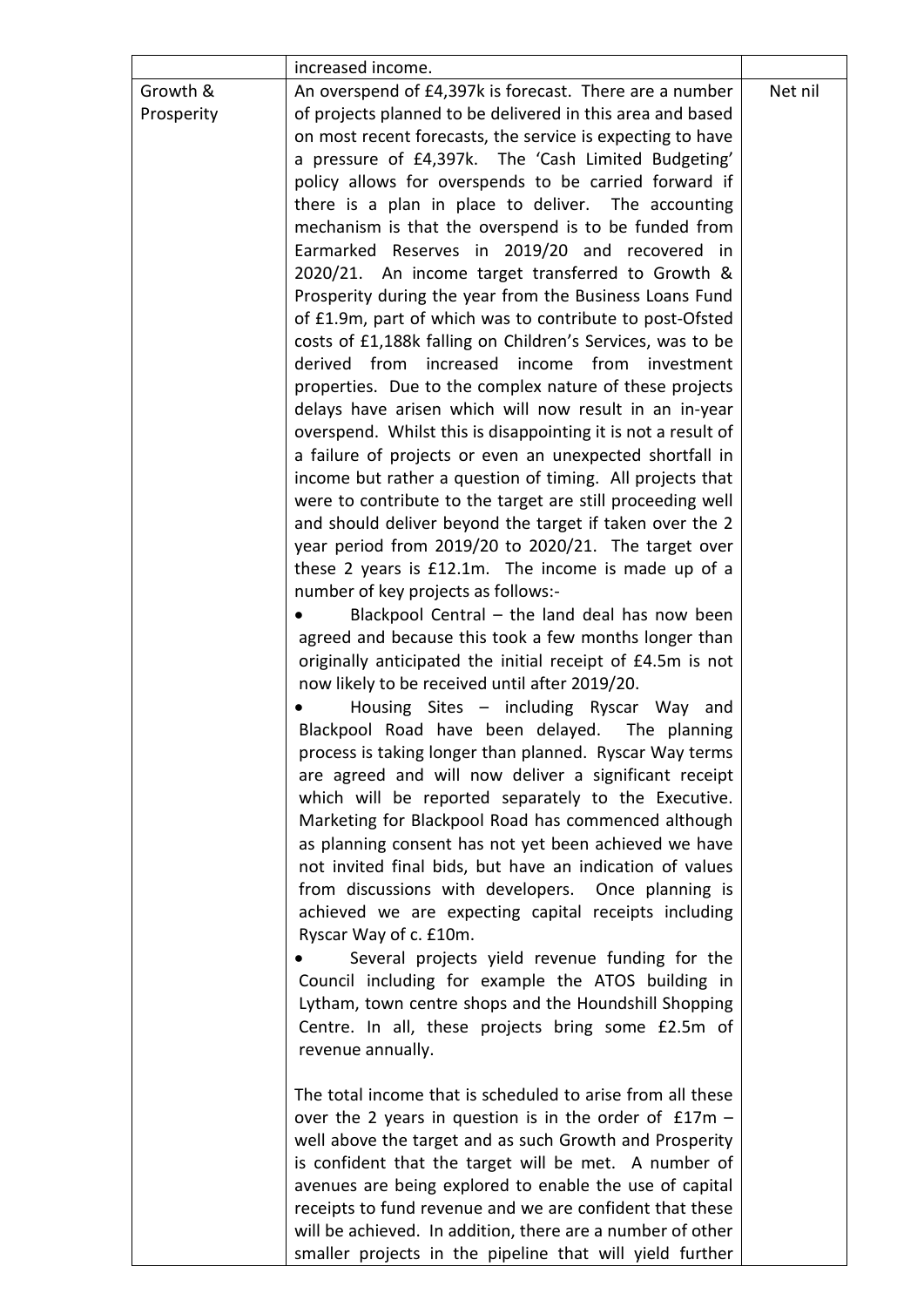|                             | income and provide for additional contingency. There<br>have also been other regeneration and non-General Fund<br>financial benefits attributable to Growth and Prosperity<br>initiatives such as job creation and improved business<br>rate yield.                                                                                                                                                                                                                                                                                                                                                                                                                                                                                                                                                                                                                                                                                                                                                                                                                                                                                                                                                                                                                                                                                                                                                                                                  |         |
|-----------------------------|------------------------------------------------------------------------------------------------------------------------------------------------------------------------------------------------------------------------------------------------------------------------------------------------------------------------------------------------------------------------------------------------------------------------------------------------------------------------------------------------------------------------------------------------------------------------------------------------------------------------------------------------------------------------------------------------------------------------------------------------------------------------------------------------------------------------------------------------------------------------------------------------------------------------------------------------------------------------------------------------------------------------------------------------------------------------------------------------------------------------------------------------------------------------------------------------------------------------------------------------------------------------------------------------------------------------------------------------------------------------------------------------------------------------------------------------------|---------|
| Strategic Leisure<br>Assets | Strategic Leisure Assets is forecasting a £4,040k pressure.<br>In accordance with the original decision for this<br>programme by the Executive on 7 <sup>th</sup> February 2011, the<br>projected overspend on Strategic Leisure Assets will be<br>carried forward and transferred to Earmarked Reserves.<br>The forecast cumulative deficit as at 31 <sup>st</sup> March 2020 is<br>£12,611k. This incorporates the increased debt financing<br>costs associated with essential Tower steel structure<br>renewal and the Conference Centre, accelerated repair<br>work at the Tower including the Tower Illuminations and<br>other unplanned maintenance, together with increased<br>marketing and insurance costs and a revised income<br>profile including an expected reduction across the<br>portfolio.                                                                                                                                                                                                                                                                                                                                                                                                                                                                                                                                                                                                                                         | Net nil |
|                             | The Leisure Assets portfolio projected financial outturn<br>position has deteriorated during the period by £1.1m. A<br>number of factors have contributed to the revised<br>position, which include:<br>The loss of a major, Chinese May Dance Festival<br>sponsorship income stream at the Winter Gardens,<br>which affects 2018/19 results written off in the current<br>financial year, and a loss of anticipated revenue in<br>financial year 2019/20. The total impact associated with<br>this loss of income is £1.1m however, a proportion of<br>this had previously been taken into account in the<br>current financial year forecasts. A review of risk<br>associated with transactions of this nature is currently<br>taking place with the Board of Directors<br>and<br>management team of the Winter Gardens operating<br>company, and although the full bearing of this issue is<br>accounted for within the current projection, efforts to<br>recover the position are ongoing.<br>Blackpool Tower and Madame Tussauds continue<br>to perform well however, there have been some<br>essential repairs and maintenance required in the period<br>which have a direct cost impact in addition to lost<br>patronage, as a result of asset down time. This work<br>includes essential repairs to the Tower lift steel<br>infrastructure which forms<br>part of<br>an<br>ongoing<br>programme of steel work, and in addition, crucial works |         |
|                             | to the Tower Ballroom ceiling were required to be<br>undertaken in order to safeguard the Grade I Listed<br>structure.<br>Blackpool Tower lift operation has also been<br>hampered by excessive and prolonged wind speeds<br>throughout the year which has also had a financial<br>impact in the form of lost revenue.                                                                                                                                                                                                                                                                                                                                                                                                                                                                                                                                                                                                                                                                                                                                                                                                                                                                                                                                                                                                                                                                                                                               |         |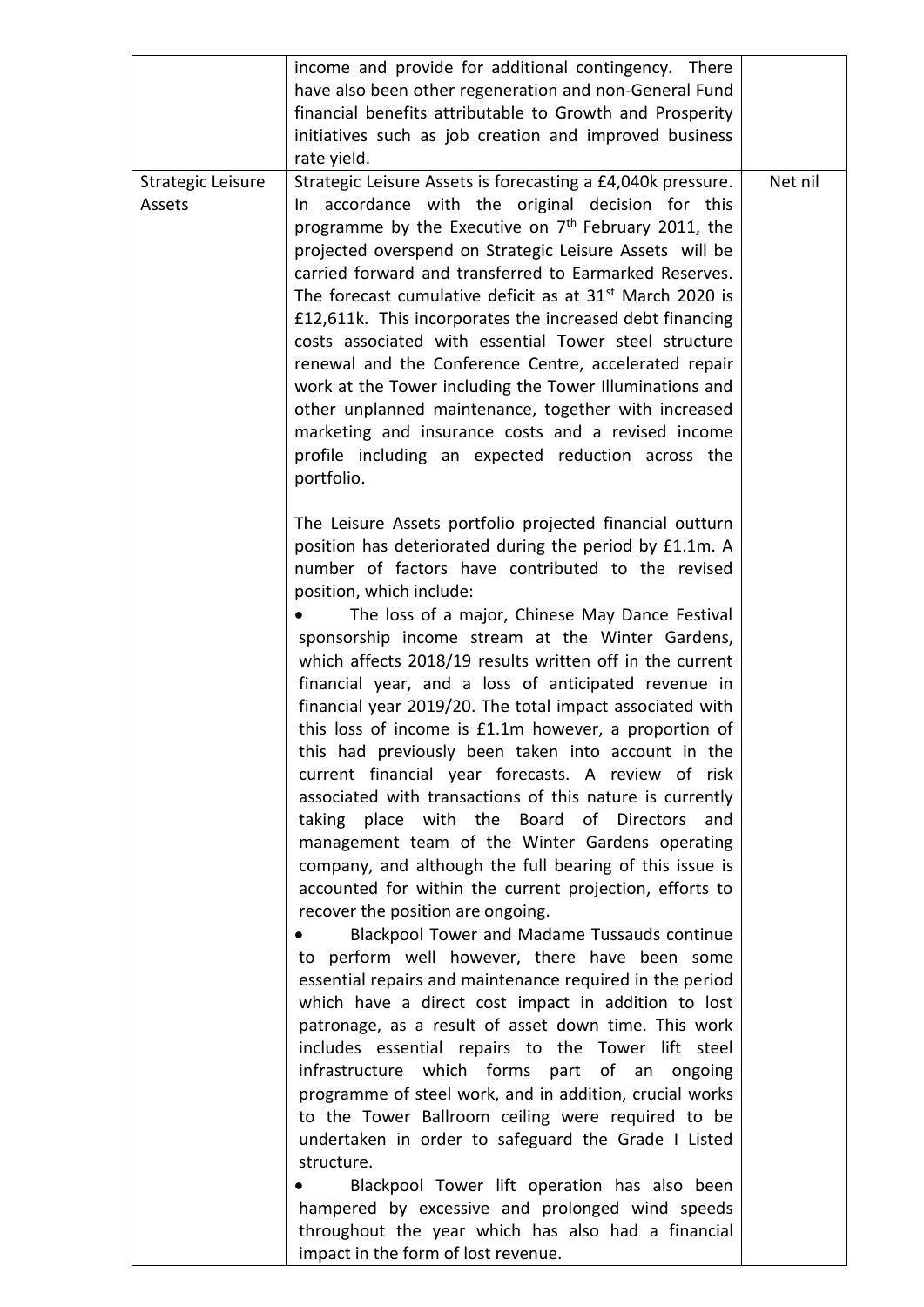|                                            | financial performance.<br>In addition to the above, a restructure of Golden Mile<br>rental income, required as part of the impending<br>Blackpool Central development, has resulted in a<br>reduction in achievable rents and this is also reflected in                                                                                                                                                                                                                                                                                                                 |         |
|--------------------------------------------|-------------------------------------------------------------------------------------------------------------------------------------------------------------------------------------------------------------------------------------------------------------------------------------------------------------------------------------------------------------------------------------------------------------------------------------------------------------------------------------------------------------------------------------------------------------------------|---------|
|                                            | the currently forecast outturn position.<br>In light of the<br>performance deterioration in the current financial year,<br>the Leisure Assets medium-term financial plan is under<br>continuous review.                                                                                                                                                                                                                                                                                                                                                                 |         |
| <b>Chief Executive</b>                     | An underspend of £100k is forecast. A release of reserves<br>has produced £70k saving and the remaining £30k is<br>mainly due to staff savings.                                                                                                                                                                                                                                                                                                                                                                                                                         | (100)   |
| <b>Adult Services</b>                      | An underspend of £481k is forecast. Adult Social Care is<br>forecast to underspend by £274k due to vacant posts.<br>Adult Commissioning Placements is forecast<br>to<br>underspend by £237k mainly due to one-off monies, non-<br>residential income, nursing placements and Direct<br>Payment recoveries. Other net overspends totalling £30k<br>are mainly due to Care and Support and Adult<br>Safeguarding.                                                                                                                                                         | (481)   |
| Community and<br>Environmental<br>Services | An underspend of £500k is forecast. In-year pressures<br>are expected to be offset by a combination of improved<br>income and staff vacancies.                                                                                                                                                                                                                                                                                                                                                                                                                          | (500)   |
| Resources                                  | An underspend of £589k is forecast. ICT is forecasting a<br>£250k underspend due to the release of ICT investment<br>funding which will be deferred by one year. Property<br>Services is forecasting a £106k underspend mainly due to<br>increased income from various Council properties.<br>Savings in Benefits, Procurement and Projects, Risk<br>Services and Accountancy totalling £233k relate to<br>vacancies and additional income generation.                                                                                                                  | (589)   |
| Contingencies<br>and Reserves              | A review of Contingencies and Reserves and a release in<br>part to General Fund of £592k. This section also assumes<br>the release of £340k of one-off budgets across<br>directorates as a consequence of a 1-year freeze on non-<br>essential spend. The remaining £660k (of the £1m) is<br>reflected in other services. In addition, there is a release<br>of <b>f1m</b> of Earmarked Revenue Reserves to compensate<br>for the deficit on Working Balances at month 4. A further<br>£1,921k is expected in respect of a contribution from<br>Reserves/Contingencies. | (3,853) |
| <b>Total</b>                               |                                                                                                                                                                                                                                                                                                                                                                                                                                                                                                                                                                         | 7,010   |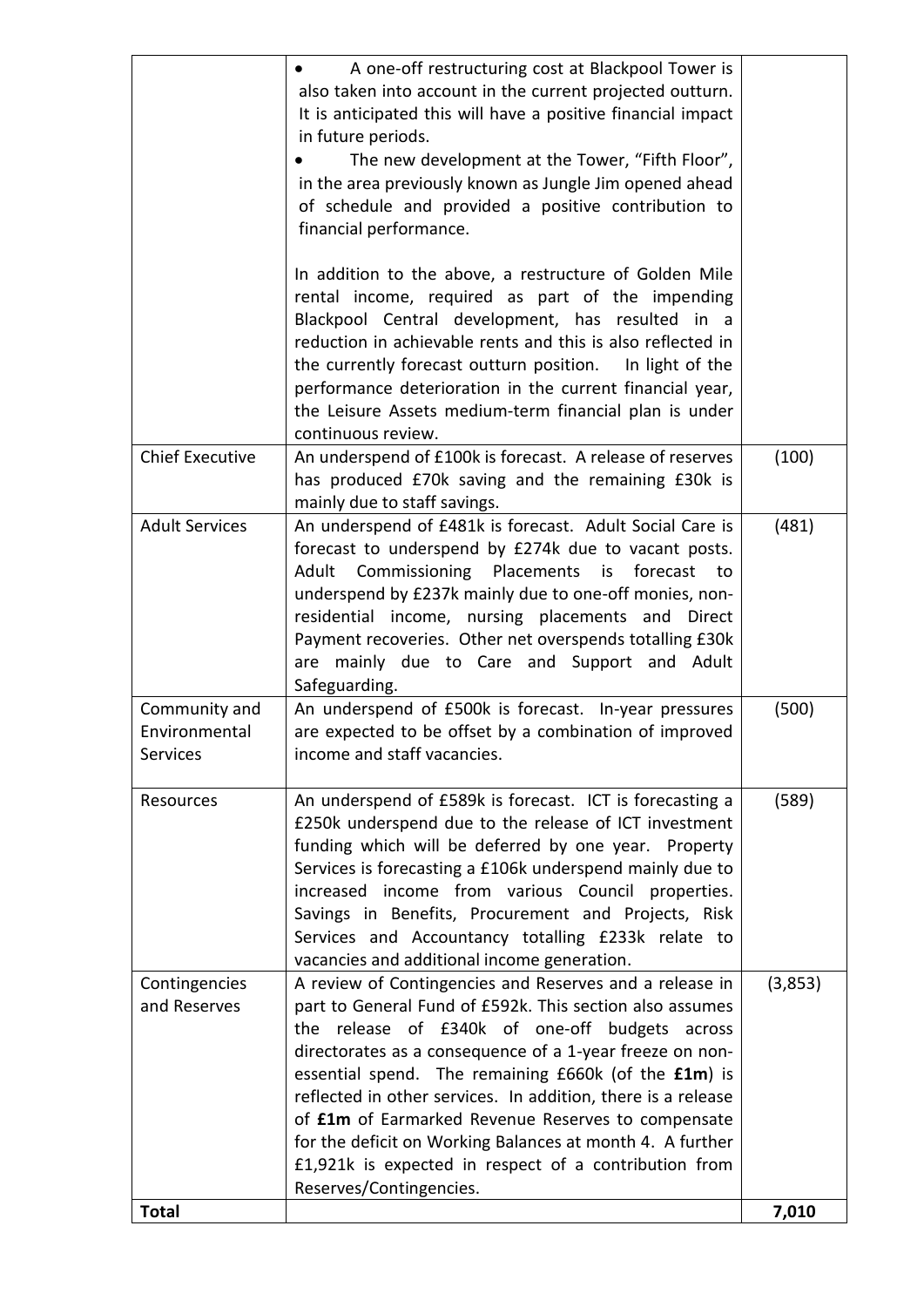3.3 The graph below shows the stark impact on the level of Council working balances in-year together with the last 10 years' year-end balances for comparison:



3.4 Whilst the Council maintains working balances to address any in-year volatilities, it also maintains a number of Earmarked Revenue Reserves for such longer-term commitments as future Private Finance Initiative payments and uncertainties within the Localised Business Rate system. In order to present a complete picture of the Council's financial standing an equivalent graph to that of working balances, including a projection to  $31<sup>st</sup>$ March 2021, is shown on the next page:

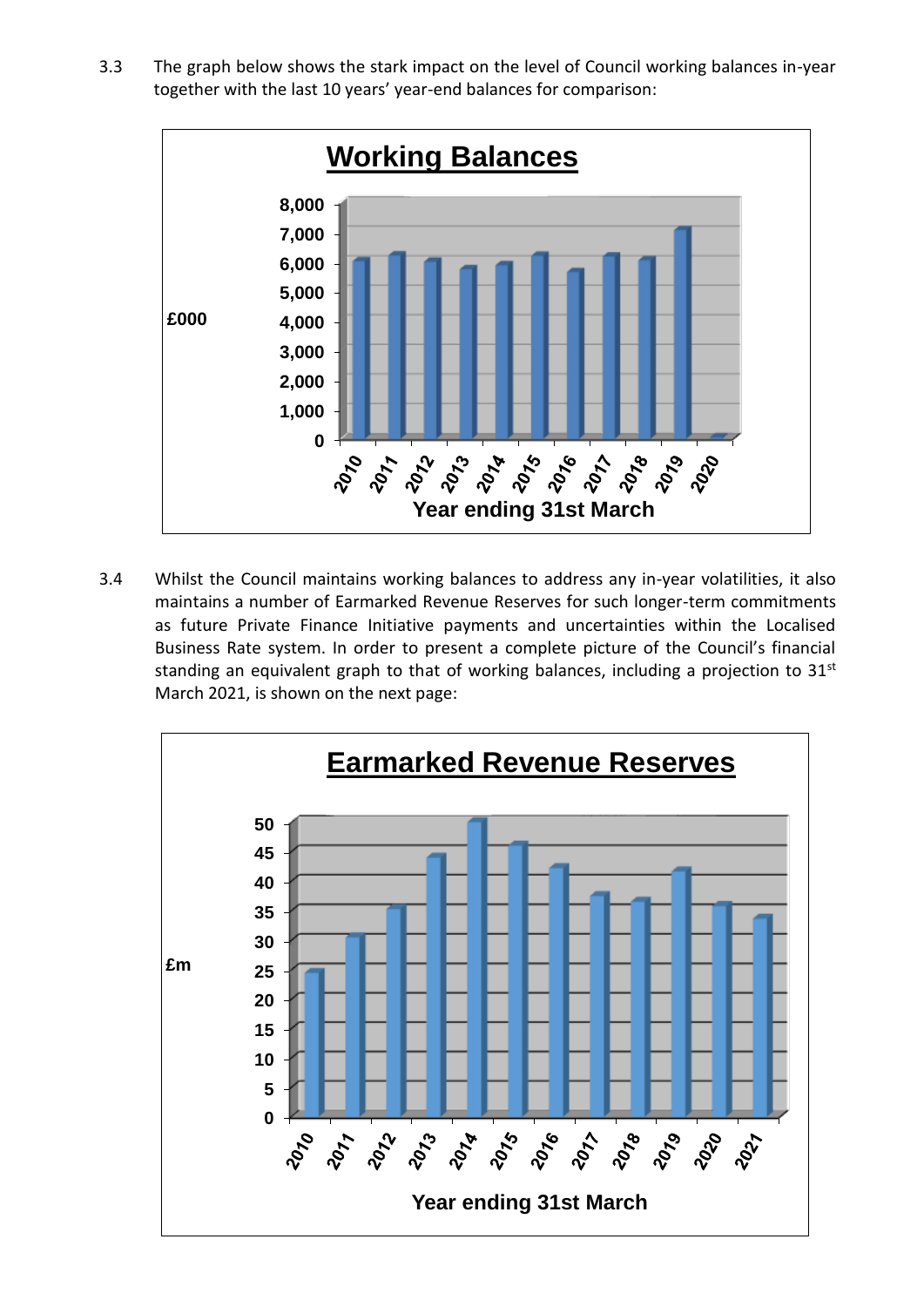### **4. Children's Services**

- 4.1 It is apparent that the demand pressures being met by Children's Services are once again the primary challenge facing the Council in its attempt to balance its Budget in-year. All other services show an aggregated net underspend of **£4,894k.**
- 4.2 This is not a local problem as catalogued in this same report throughout 2018/19. Indeed as recently as 27<sup>th</sup> August 2019 an analysis by the Local Government Association (LGA) reported that English local authorities had overspent by some £770m on children's social care during 2018/19 with a projection that this will double to £1.4bn next year.
- 4.3 The chair of the LGA Children and Young People Board was quoted that *"In order to keep children at most risk safe, councils up and down the country have been forced to find savings from non-statutory or discretionary budgets, which includes valuable early intervention and prevention support that can stop children and families reaching crisis point. This is not sustainable."*

We fully support the LGA's take on the current position. Indeed, whilst spending on children's social care nationally represents 18% of total local authority spend (excluding Education and Police), in Blackpool this proportion is much greater at 27%, implying by deduction that other services are receiving proportionately less funding as a result.

4.4 The forecast **£11.6m** overspend on Children's Social Care represents a variance of +37% on its gross budget of £31.2m. This pressure will be difficult enough to manage in-year using working balances and reserves. In order to deliver and on a sustainable footing, the 2020/21 Revenue Budget proposes unprecedented investment in the service with £4.3m to address the additional staffing requirement, some 30% more children's social worker staffing than 12 months ago, and £10.1m to address the demographic demand pressures of children in need and the increasing intensity of care required – a total recurrent investment of **£14.4m**. The upshot of this is that by next year Children's Social Care will represent 33% of the Council's revenue spend compared with 17% a decade earlier.

# **5. Collection Rates**

# 5.1 Council Tax

At the end of month 10 the amount collected for Council Tax (excluding Police and Fire precepts) was £48.9m and the collection rate was **86.1%.** This compares to £47.3m and 86.4% at the same point in 2018/19. The amount collected has actually risen by £1.6m which is mainly due to increases in both the Council Tax rate and base.

In the light of the reductions in discount and the introduction of the Local Council Tax Reduction Scheme the target collection rate is still 97.5% over a 4-year collection period as approved on  $31^{st}$  January 2019 as part of the setting of the Council Tax Base for 2019/20.

### 5.2 Council Tax Reduction Scheme (CTRS)

The Council Tax Reduction Scheme was introduced on  $1<sup>st</sup>$  April 2013. The Scheme ensures that support to pensioners continues at existing levels. Working-age claimants are means-tested to establish entitlement and a percentage reduction (currently 27.11%) is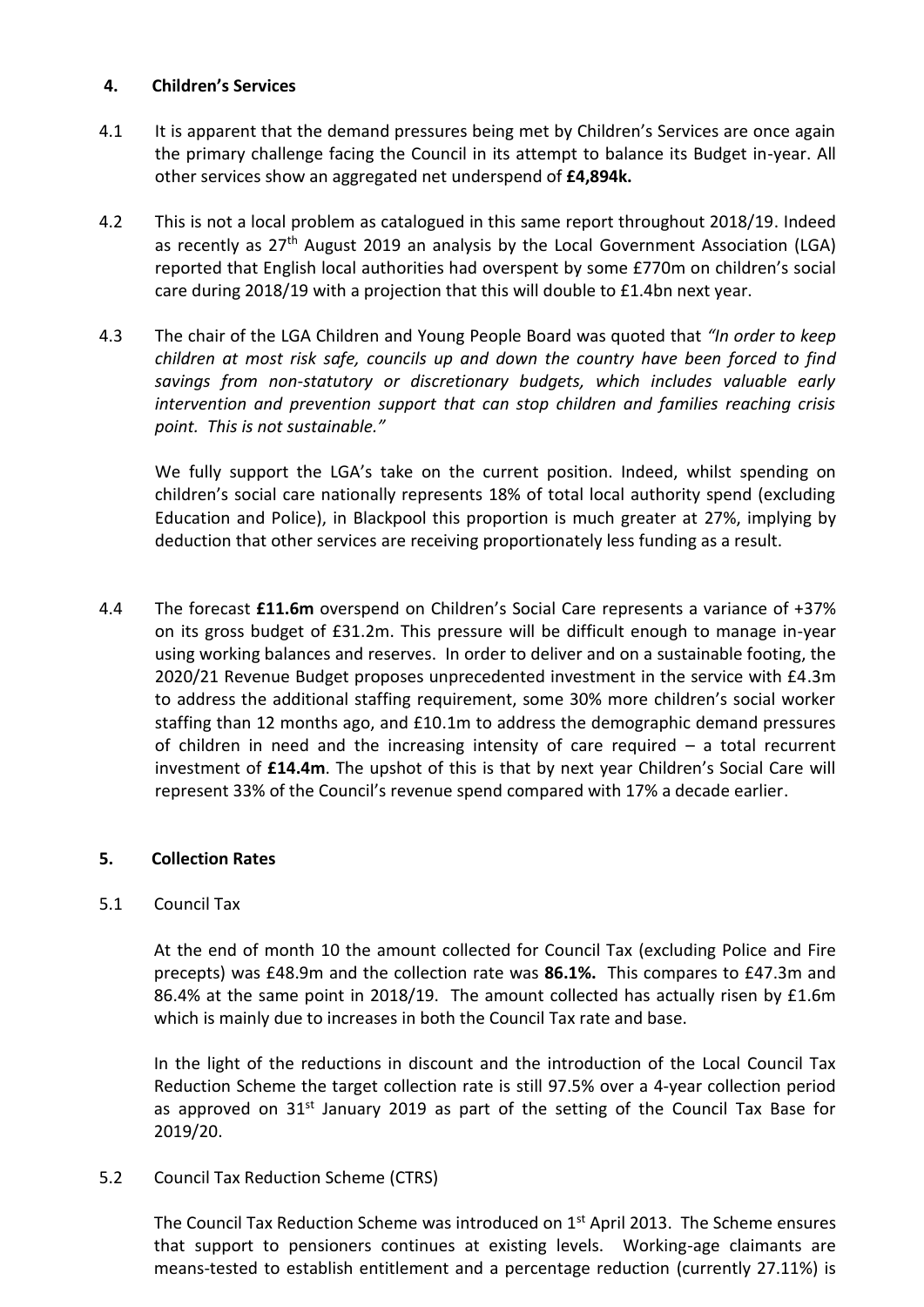applied at the end of the assessment to establish the level of support provided. From  $1<sup>st</sup>$ April 2017 the scheme was amended so that certain vulnerable groups would have the 27.11% reduced to 13.56%. The scheme was also amended from  $1<sup>st</sup>$  April 2018 to provide additional support for low income groups of claimants (in receipt of Income Support, Income-Based Jobseekers Allowance or Income Related Employment Support Allowance) by amending the percentage reduction applied to their award from 27.11% to 13.56%. From  $1<sup>st</sup>$  April 2019 the scheme was further amended. At its meeting on  $10<sup>th</sup>$  December 2018 the Executive approved the provision of additional support by amending the percentage from 27.11% to 13.56% for further low income groups of claimants or partners (in receipt of Jobseeker's Allowance Contribution Based, Main Phase Employment and Support Allowance and are in the Work Related Activity Group, Maximum Universal Credit and neither employed, self-employed or in receipt of any other income which is taken into account when calculating their Universal Credit award such as an Occupational Pension or other unearned income and Universal Credit which includes either the limited capability for work and/or work-related activity). Other claimants will continue to have a 27.11% reduction applied to their award and all applicants who were protected and paid 13.56% under the previous scheme will continue to pay 13.56% when they move to Universal Credit. These have the effect of reducing the amount to be collected.

At the end of month 10 the amount collected (excluding Police and Fire precepts) in respect of the Council Tax Reduction Scheme and Council Tax for those who have to pay CTRS, either for the first time or in addition to a proportion of their Council Tax, was £2.31m and the collection rate was **61.9%.** This compares to £2.19m and 62.3% at the same point in 2018/19.

The likely impact for 2019/20 is that the underlying rate of collection of Council Tax Reduction Scheme will be under greater pressure than 2018/19 due to accumulated arrears and limits on the amount that can be recovered from Attachment of Benefits.

### 5.3 Business Rates

Prior to 1<sup>st</sup> April 2013 Business Rate income was collected by billing authorities on behalf of central government and then redistributed among all local authorities and police authorities as part of Formula Grant. From  $1<sup>st</sup>$  April 2013 to 31 $<sup>st</sup>$  March 2019 the income</sup> relating to Blackpool is shared between central government (50%), the Council (49%) and the Fire Authority (1%). Consequential adjustments were made to the Formula Grant equivalent.

On 13th December 2018 the Ministry of Housing, Communities and Local Government (MHCLG) approved the establishment of a Lancashire-wide 75% Business Rate Pilot Pool (including Blackpool) in 2019/20 to share risk and reward. As part of this, the 50% rate retention scheme increases to 75% and authorities in the pool will forego Revenue Support Grant. The value of the Revenue Support Grant was taken into account when revised business rate tariffs and top-ups for the pilot authorities were set. The Government also increased the Safety Net from 92.5% to 95% for the new pilot pools. Consequently, from  $1<sup>st</sup>$  April 2019 the income relating to Blackpool is shared between central government (25%), the Council (73.5%) and the Fire Authority (1.5%).

At the end of month 10 the amount collected for Business Rates was £40.5m and the collection rate was **83.4%.** This compares to £41.6m and 83.1% at the same point in 2018/19. Changes resulting from the introduction of new reliefs from  $1<sup>st</sup>$  April 2019 are offset by S31 grants.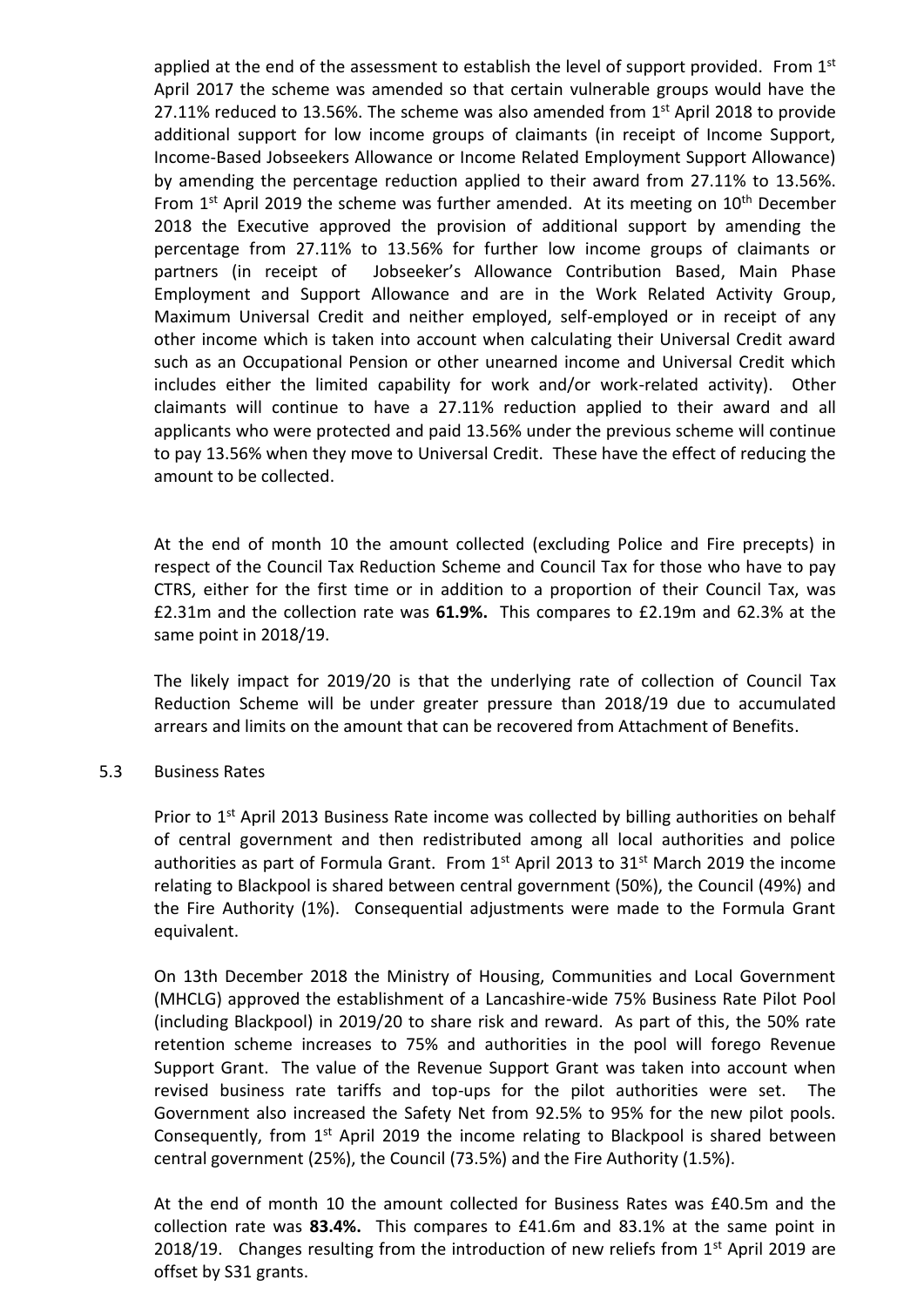From April 2014 Business Ratepayers have been entitled to elect to pay by 12 monthly instalments instead of over 10 months. This has allowed businesses more time to pay. However, 820 business rate summonses were issued in the 10 months to the end of January 2020.

The Business Rate cumulative deficit as at  $31<sup>st</sup>$  March 2019 was £2,310k. The Council's share of this is £1,132k (49%).

# **6. Capital Monitoring Performance**

- 6.1 All active capital schemes have been included within Appendix 4. The purpose is to present the overall position of capital spend. The schemes are shown individually where total scheme budget is greater than £500k and grouped as "other schemes" otherwise. As in previous financial years the emphasis regarding capital monitoring will be on scheme variance rather than in-year progress since many schemes cross financial years such as the major housing developments. Therefore, some degree of flexibility for the management of slippage is necessary in order to balance the overall capital programme each year to the funding allocations available.
- 6.2 The report includes the capital programme as approved by the Executive in February 2019. The month 10 report has traditionally included this data for comparative purposes. Future reports may show some changes in the capital programme, representing schemes that were approved after submission of the 2019/20 capital programme.
- 6.3 As at month 10 an overspend of £1.8m on capital schemes is anticipated. Following the announcement that Marcus Worthington and Company Limited and its subsidiary company, Hollinwood Homes Limited, have gone into administration, the Council is working with the appointed administrators, PWC, to develop options for the Foxhall Village scheme. The reported overspend of £1.8m reflects the current 'best case scenario' subject to ongoing negotiations with the administrators.

# **7. Summary Cash Flow Statement**

- 7.1 As part of the reporting format for this financial year a summary cash flow statement is included at Appendix 5. This provides a comparison of the actual cash receipts and payments compared to forecast for 2019/20.
- 7.2 During the first 10 months of the year, the Council's net cashflow has resulted in fluctuations in short-term net investment/borrowing balances. However, as a result of the purchase of the Houndshill Shopping Centre, short-term borrowing increased significantly in November 2019. The Council is predominantly using temporary borrowing to finance Prudentially-funded capital expenditure, though is switching to fixed Public Works Loan Board loans as and when opportune to do so. No further take up of loans from the Business Loans Fund is expected during 2019/20.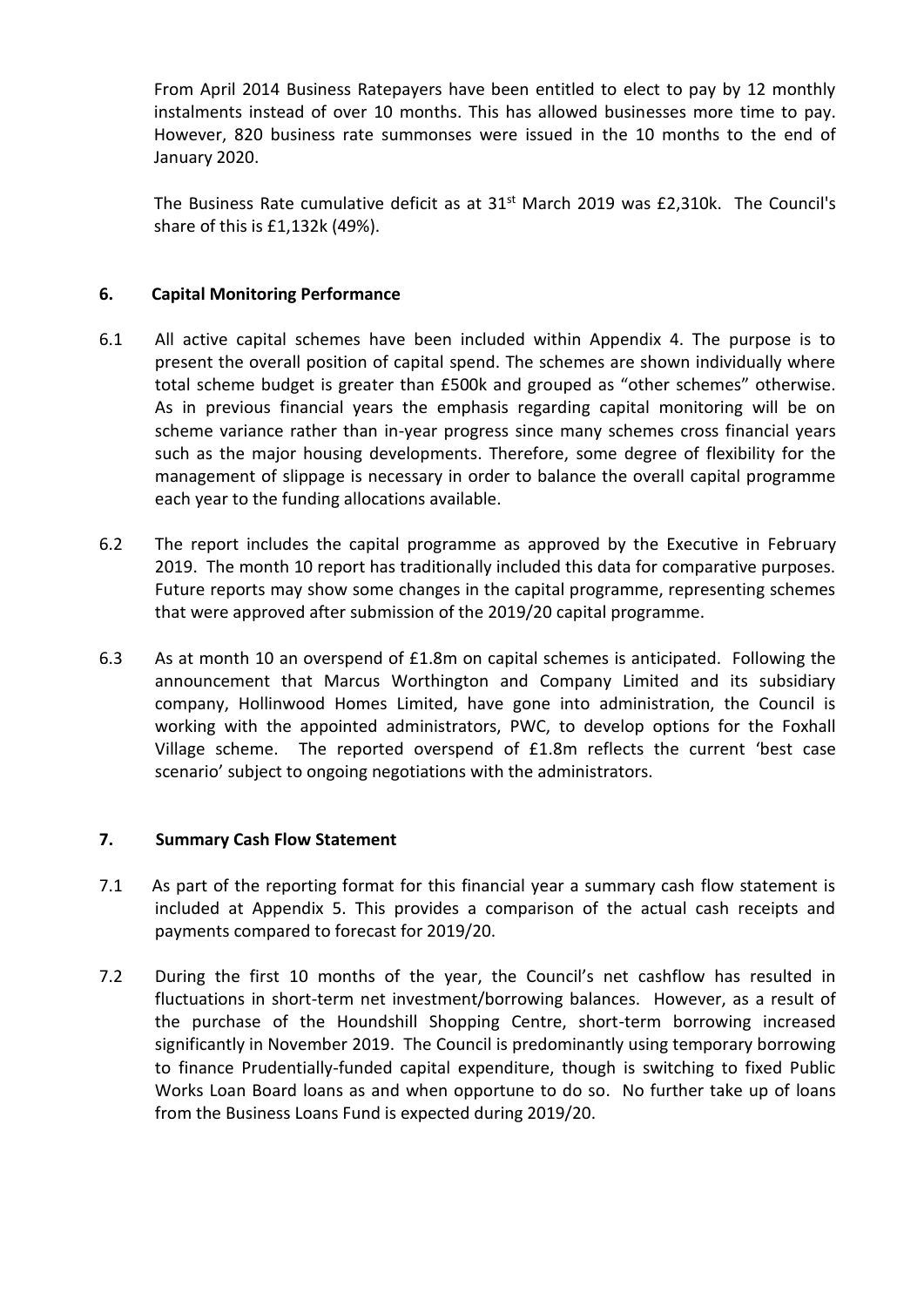# **8. Summary Balance Sheet**

- 8.1 In order to provide a complete picture of the Council's financial performance Appendix 6 provides a snapshot of the General Fund balance sheet as at the end of month 10. The key areas of focus are any significant movements in debtors, cash and cash equivalents, bank overdraft and creditors as these impact upon the Council's performance in the critical areas of debt recovery, treasury management and Public Sector Payment Policy.
- 8.2 Over the 10-month period there has been a decrease in cash and cash equivalents of £3.2m and an increase in short-term borrowing of £51.5m together with increased capital expenditure on Property, Plant and Equipment of £80.9m and Long-term Assets of £16.3m. This mainly relates to the purchase of the Houndshill Shopping Centre (£47.6m).

# **9. Conclusions and Recommendations**

- 9.1 Over the 9-year period 2011/12 2019/20 cumulative Revenue Budget savings amounting to £152m have been required to be made by Blackpool Council. This is greater than the Council's annual Net Requirement Budget of £124m and even more starkly the compound effect over the same period amounts to £830m of resource that has been removed from the Blackpool economy. This reflects one of the highest cuts per head of population across local authorities in England and in an environment of growing demands upon services as befalling an authority with such recognised pockets of significant deprivation.
- 9.2 The Medium-Term Financial Sustainability Strategy 2016/17 2021/22 is still valid and has been used to successfully keep apace with and deliver budget savings plans year after year. However, in tandem the soaring demand for child protection services and the rising costs of providing care for looked after children are now creating a crippling burden that current levels of local taxation and Government funding cannot meet.
- 9.3 Over the last 9 years of Government funding cuts Blackpool Council has consistently:
	- delivered its annual budget in line with statutory requirements
	- maintained its working balances of circa £6m
	- maintained its earmarked reserves at stable and appropriate levels, indeed increasing them in 2018/19 by £5m at the request of the external auditor to re-designate some provisions
	- improved its income collection for the last 3 years in succession.

Most importantly and despite this backdrop it has consistently funded and delivered the ambitions of successive administrations.

The Spending Round 2019 announced by the Chancellor of the Exchequer on  $4<sup>th</sup>$ September included an additional £1bn for adult and children's social care in 2020/21. Blackpool's allocation is £4.4m. This represents approximately 35% of the underlying pressure in Blackpool's Children's Social Care, even assuming that Adult Services continues to break even and requires no call against this.